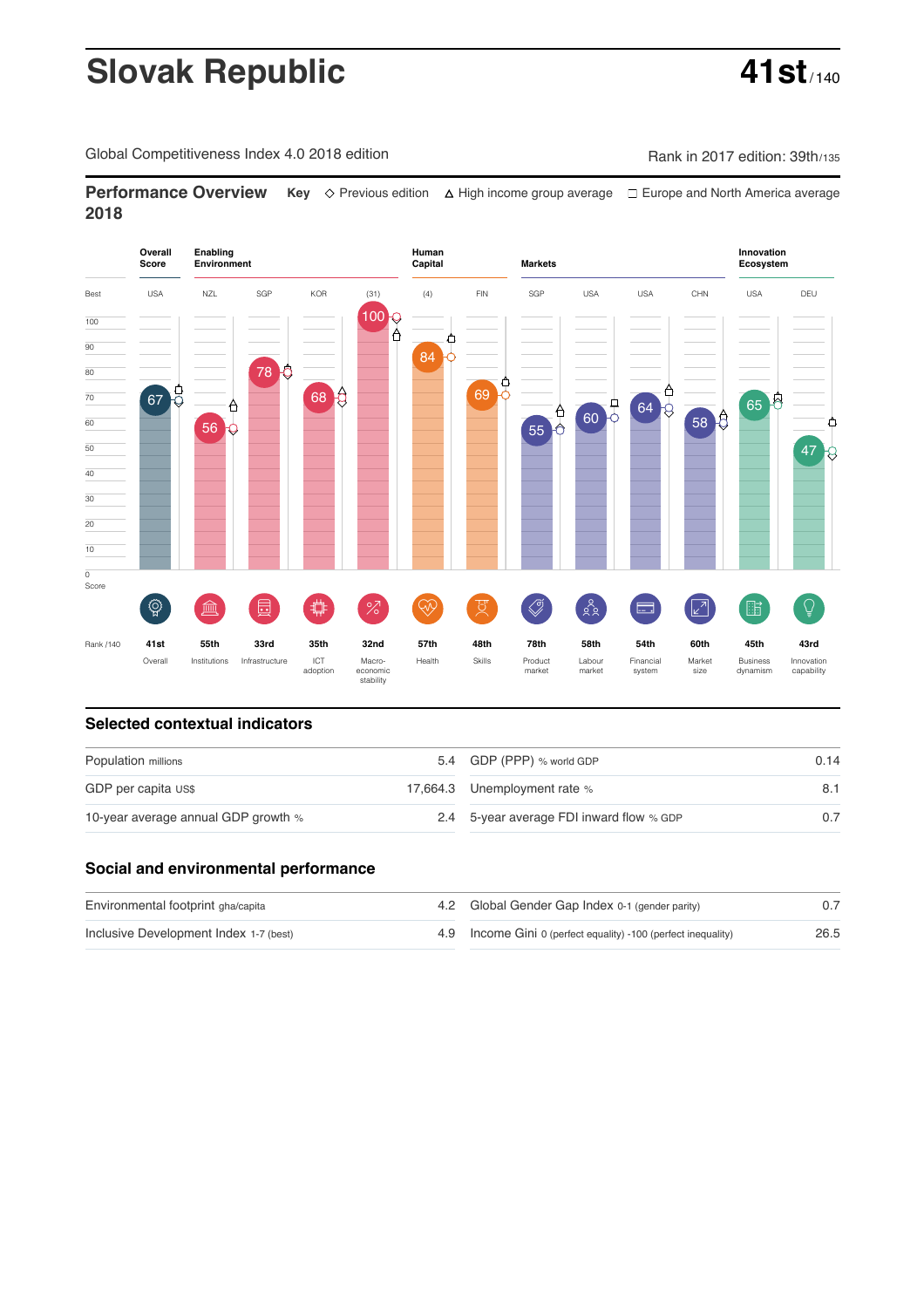# **Slovak Republic 41st**/140

| <b>Index Component</b>                                                   | Value                    | Score *          | Rank/140 | <b>Best Performer</b>       |
|--------------------------------------------------------------------------|--------------------------|------------------|----------|-----------------------------|
| 寙<br>Pillar 1: Institutions 0-100 (best)                                 | Ĭ.                       | 56.4 ↑           | 55       | <b>New Zealand</b>          |
| 1.01 Organized crime 1-7 (best)                                          | 4.8                      | 63.0 ↓           | 74       | Finland                     |
| 1.02 Homicide rate /100,000 pop.                                         | 1.0                      | 98.1 $\sqrt{ }$  | 34       | Multiple (9)                |
| 1.03 Terrorism incidence 0 (very high) -100 (no incidence)               | 100.0                    | 100.0 $\uparrow$ | 46       | Multiple (24)               |
| 1.04 Reliability of police services 1-7 (best)                           | 3.4                      | 40.7 ↓           | 112      | Finland                     |
| 1.05 Social capital 0-100 (high)                                         | 51.4                     | $51.4$ 1         | 63       | Australia                   |
| 1.06 Budget transparency 0-100 (best)                                    | 65.4                     | $65.4 =$         | 42       | Multiple (2)                |
| 1.07 Judicial independence 1-7 (best)                                    | 2.8                      | 29.3 ↓           | 116      | Finland                     |
| 1.08 Efficiency of legal framework in challenging regulations 1-7 (best) | 2.4                      | 22.9 ↑           | 125      | Finland                     |
| 1.09 Freedom of the press 0-100 (worst)                                  | 20.3                     | 79.7 ↓           | 25       | Norway                      |
| 1.10 Burden of government regulation 1-7 (best)                          | 2.5                      | 24.2 ↑           | 129      | Singapore                   |
| 1.11 Efficiency of legal framework in settling disputes 1-7 (best)       | 2.3                      | 22.4 $\uparrow$  | 128      | Singapore                   |
| 1.12 E-Participation Index 0-1 (best)                                    | 0.81                     | $80.9$ 1         | 49       | Multiple (3)                |
| 1.13 Future orientation of government 1-7 (best)                         | 3.1                      | $35.4$ ↑         | 108      | Singapore                   |
| 1.14 Incidence of corruption 0-100 (best)                                | 50.0                     | 50.0 $\sqrt{ }$  | 47       | New Zealand                 |
| 1.15 Property rights 1-7 (best)                                          | 4.4                      | 56.6 ↑           | 68       | Finland                     |
| 1.16 Intellectual property protection 1-7 (best)                         | 4.5                      | 57.8 个           | 50       | Finland                     |
| 1.17 Quality of land administration 0-30 (best)                          | 26.5                     | $88.3 =$         | 11       | Singapore                   |
| 1.18 Strength of auditing and reporting standards 1-7 (best)             | 5.5                      | 74.6 ↓           | 27       | Finland                     |
| 1.19 Conflict of interest regulation 0-10 (best)                         | 4.7                      | $47.0 =$         | 106      | Multiple (2)                |
| 1.20 Shareholder governance 0-10 (best)                                  | 6.0                      | $60.0 =$         | 56       | Kazakhstan                  |
| 員<br>Pillar 2: Infrastructure 0-100 (best)                               |                          | 77.6 ↑           | 33       | Singapore                   |
| 2.01 Road connectivity index 0-100 (best)                                | 76.0                     | $76.0 =$         | 44       | <b>United States</b>        |
| 2.02 Quality of roads 1-7 (best)                                         | 4.0                      | 49.4 $\sqrt{ }$  | 67       | Singapore                   |
| 2.03 Railroad density km of roads/square km                              | 74.0                     | $100.0 =$        | 7        | Multiple (20)               |
| 2.04 Efficiency of train services 1-7 (best)                             | 4.1                      | $52.1 +$         | 40       | Switzerland                 |
| 2.05 Airport connectivity score                                          | 6,351.2                  | 27.5 ↑           | 111      | Multiple (8)                |
| 2.06 Efficiency of air transport services 1-7 (best)                     | 3.9                      | 48.5 ↑           | 97       | Singapore                   |
| 2.07 Liner Shipping Connectivity Index 0-157.1 (best)                    | n/a                      | n/a              | n/a      | Multiple (4)                |
| 2.08 Efficiency of seaport services 1-7 (best)                           | 3.3                      | 37.7 1           | 97       | Singapore                   |
| 2.09 Electrification rate % pop.                                         | 100.0                    | $100.0 =$        | 1        | Multiple (66)               |
| 2.10 Electric power transmission and distribution losses % output        | 4.7                      | 99.3 $\sqrt{ }$  | 17       | Multiple (9)                |
| 2.11 Exposure to unsafe drinking water % pop.                            | 6.4                      | $95.5 =$         | 38       | Multiple (23)               |
| 2.12 Reliability of water supply 1-7 (best)                              | 6.4                      | $90.1$ 1         | 21       | Switzerland                 |
| O<br>Pillar 3: ICT adoption 0-100 (best)                                 |                          | 67.8 ↑           | 35       | Korea, Rep.                 |
| 3.01 Mobile-cellular telephone subscriptions /100 pop.                   | 130.7                    | $100.0 =$        | 39       | Multiple (68)               |
| 3.02 Mobile-broadband subscriptions /100 pop.                            | 82.6                     | n/a              | 48       | <b>United Arab Emirates</b> |
| 3.03 Fixed-broadband Internet subscriptions /100 pop.                    | 25.8                     | 51.6 ↑           | 38       | Switzerland                 |
| 3.04 Fibre Internet subscriptions /100 pop.                              | 7.0                      | n/a              | 28       | Korea, Rep.                 |
| 3.05 Internet users % pop.                                               | 80.5                     | 80.5 个           | 28       | Iceland                     |
| ℅<br>Pillar 4: Macroeconomic stability 0-100 (best)                      | $\overline{\phantom{a}}$ | 99.9 个           | 32       | Multiple (31)               |
| 4.01 Inflation annual % change                                           | 0.4                      | 99.8 个           | 78       | Multiple (74)               |
| 4.02 Debt dynamics 0-100 (best)                                          | 100.0                    | $100.0 =$        | 1        | Multiple (36)               |
|                                                                          |                          |                  |          |                             |
| Qÿ<br>Pillar 5: Health 0-100 (best)                                      | Ĭ.                       | 84.0 ↑           | 57       | Multiple (4)                |
| 5.01 Healthy life expectancy years                                       | 66.9                     | 84.0 ↑           | 56       | Multiple (4)                |
| 섯<br>Pillar 6: Skills 0-100 (best)                                       | $\overline{a}$           | 68.6 ↑           | 48       | Finland                     |
| 6.01 Mean years of schooling Years                                       | 12.7                     | $84.4 =$         | 16       | Finland                     |
| 6.02 Extent of staff training 1-7 (best)                                 | 4.2                      | $53.2$ ↑         | 54       | Switzerland                 |
| 6.03 Quality of vocational training 1-7 (best)                           | 3.7                      | 44.9 ↑           | 97       | Switzerland                 |
| 6.04 Skillset of graduates 1-7 (best)                                    | 3.7                      | 45.0 ↑           | 96       | Switzerland                 |
| 6.05 Digital skills among population 1-7 (best)                          | 4.7                      | 61.9 ↑           | 42       | Sweden                      |
| 6.06 Ease of finding skilled employees 1-7 (best)                        | 3.3                      | 37.8 ↓           | 131      | <b>United States</b>        |
| 6.07 School life expectancy Years                                        | 14.8                     | $82.2 =$         | 59       | Multiple (9)                |
| 6.08 Critical thinking in teaching 1-7 (best)                            | 2.9                      | 31.6 ↓           | 109      | <b>United States</b>        |
| 6.09 Pupil-to-teacher ratio in primary education Ratio                   | 15.2                     | $86.9 =$         | 47       | Multiple (6)                |